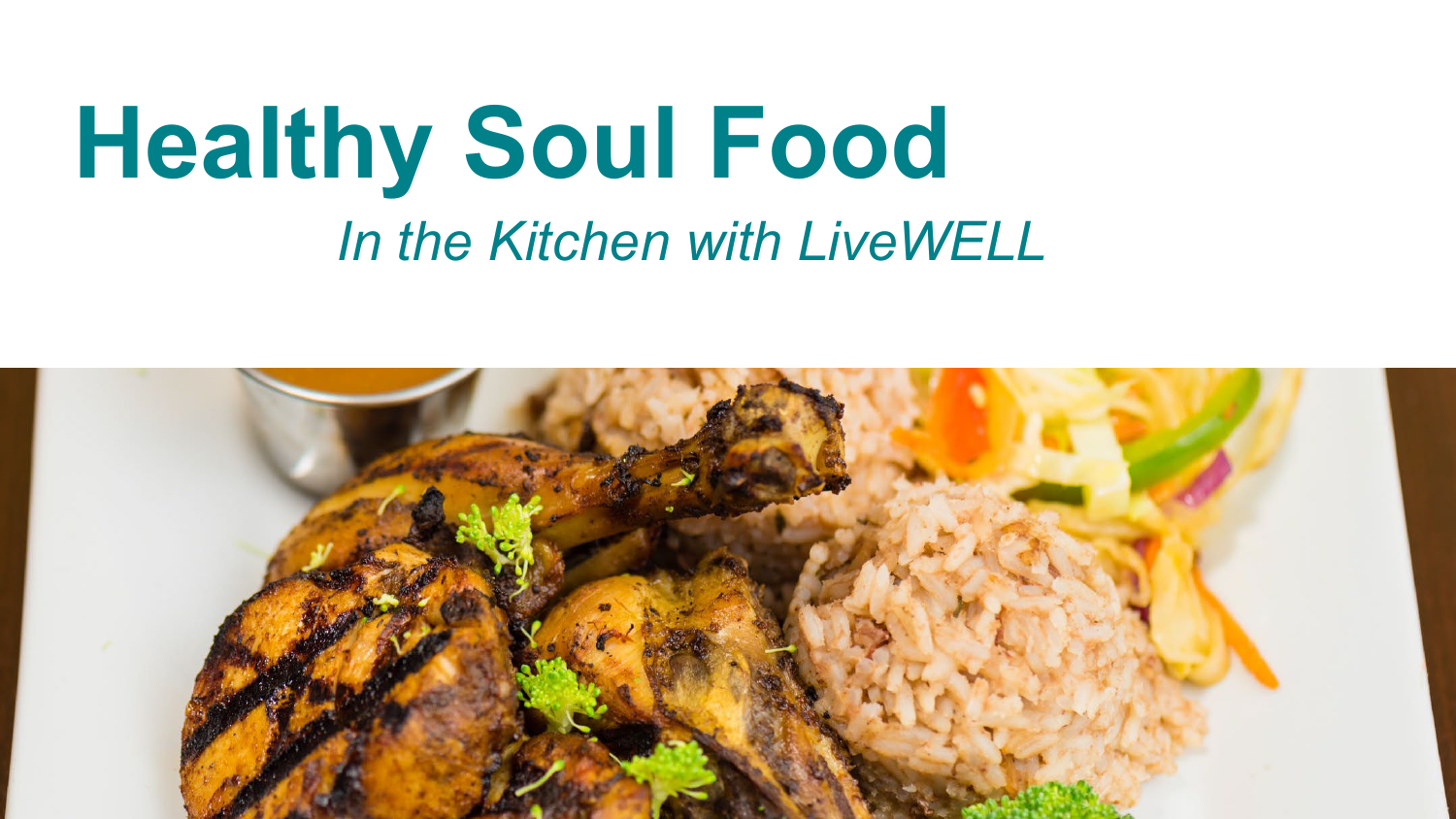

## **Contents**

Page 3 – Kicken' Cornbread

Page 4 - Collard Greens

Page 5 – Hoppin' John

Page 6 - Salmon Patties

Page 7 – Banana Pudding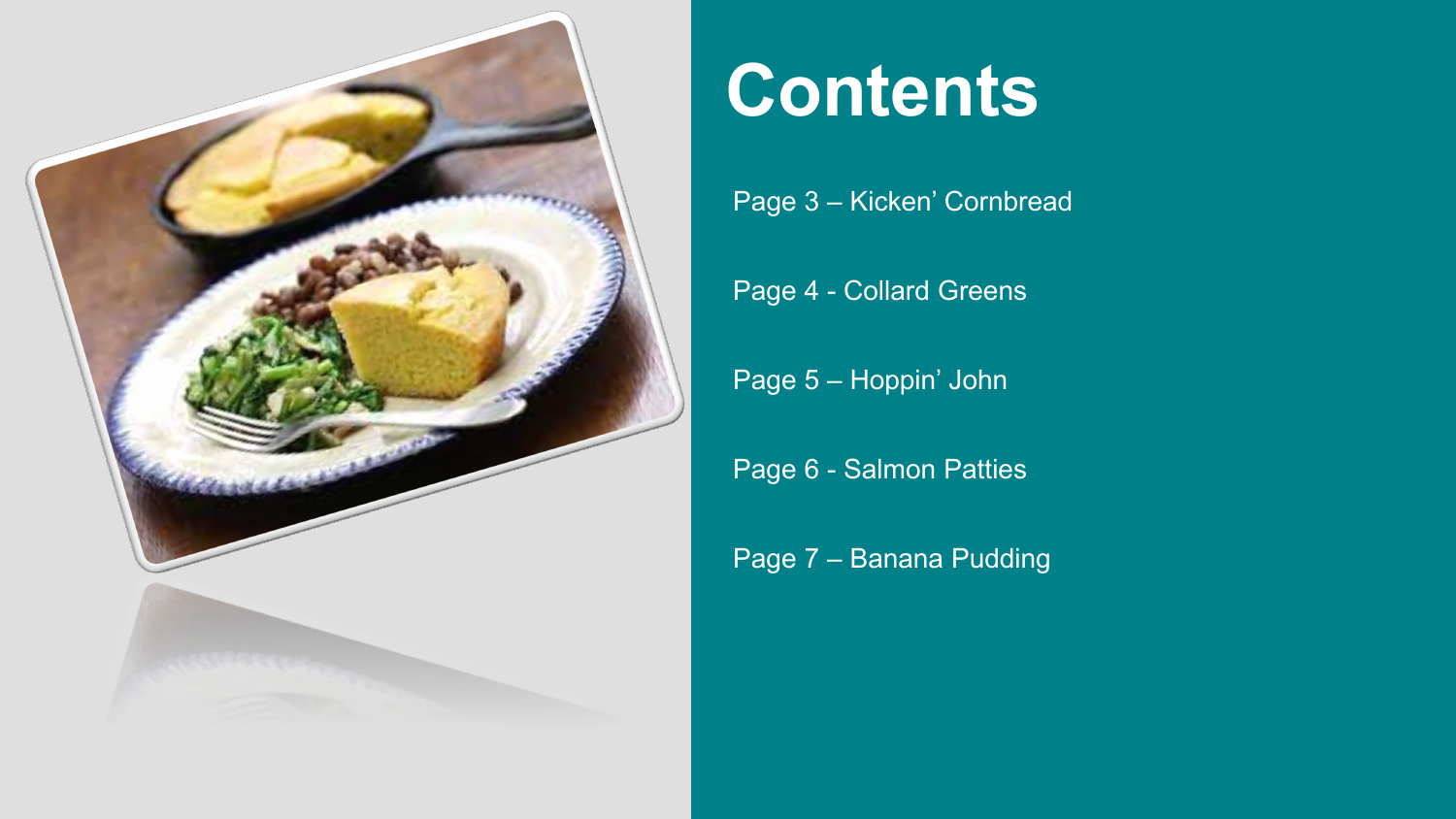### **Kicken' Cornbread**

*Jill Ashburner – Atrium Health Greater Charlotte*



#### **Ingredients**

1 package of Jiffy Corn Muffin Mix (omit eggs and milk to make Vegetarian) 1/3 can of creamed corn 1/3-1/2 cup of nonfat plain yogurt 1 tsp crushed red pepper flakes 1 dash or 2 of hot sauce

#### **Instructions**

Preheat oven to 400 degrees. Spray muffin tin (6 cup) with non-stick spray. Mix all above until dry ingredients are incorporated.

Fill each muffin cup with an equal amount of mixture.

Bake in oven for about 15 minutes or until top is golden brown and center of muffins are firm.

Let cook before removing from pan.

Serve warm or cool.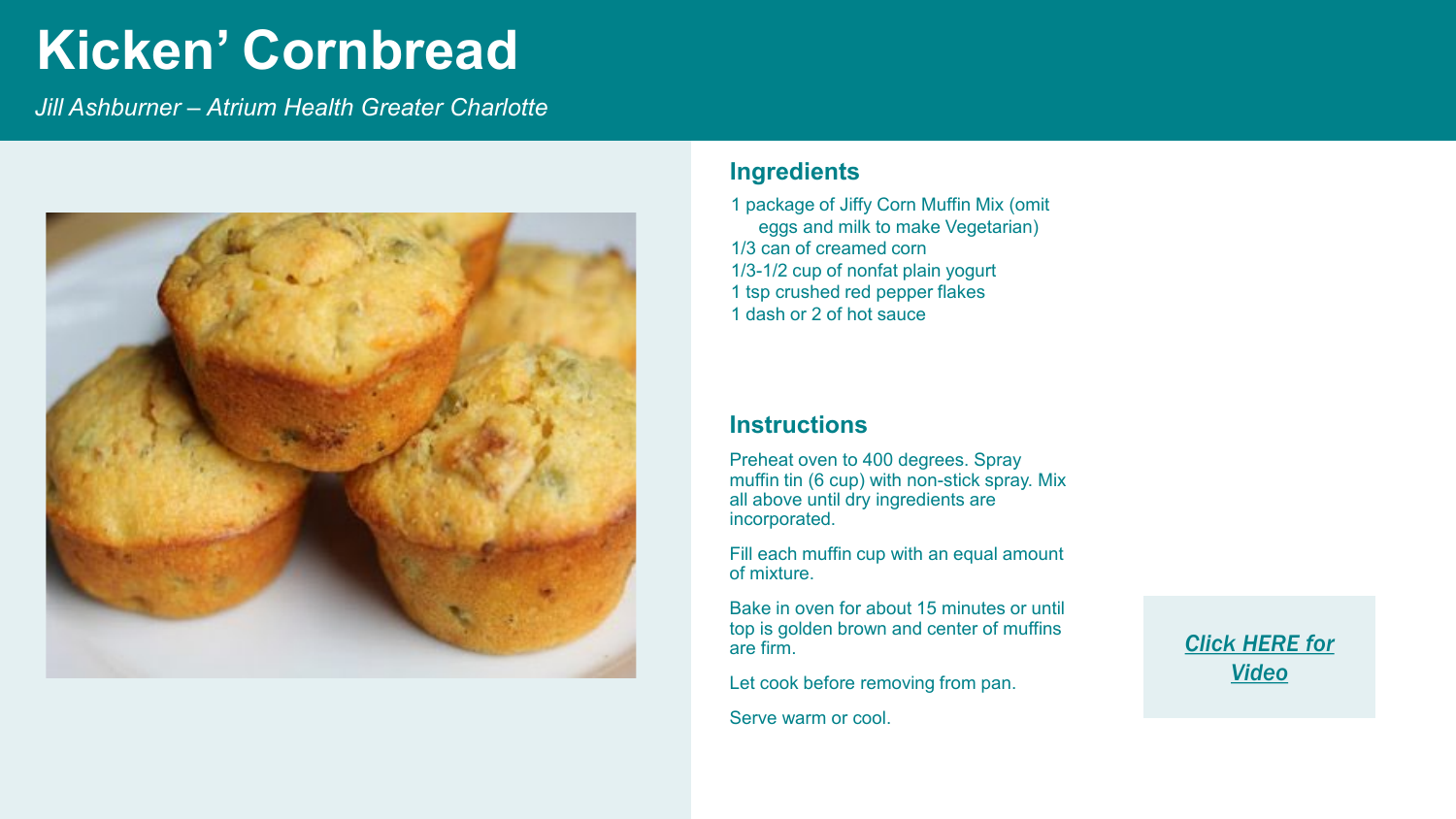### **Collard Greens**

*Tara Cox – Atrium Health Greater Charlotte Makes 8 servings*

#### **Ingredients**

1-2 T. Avocado or canola oil 16 oz of smoked Turkey Sausage, quartered and sliced 1 onion, cubed 2 cloves of garlic, minced 32 oz of no salt added chicken stock 2 bunches of collard greens (medium to large )

#### **Preparation**

Wash collard greens, taking care to remove all dirt. Remove and discard hard stems. Roll up greens in small bunches; cut crosswise into this strips

Heat avocado oil in Dutch oven or small stockpot on medium health. Add sausage, onions and garlic, stir. Cook for 5 mins or until onions are tender and sausage starts to brown, stirring frequently. Still in broth, bring to a boil. Add collard greens; stir. Simmer, covered on medium -low heat for 20 -30 minutes or until greens are tender, stirring occasionally.

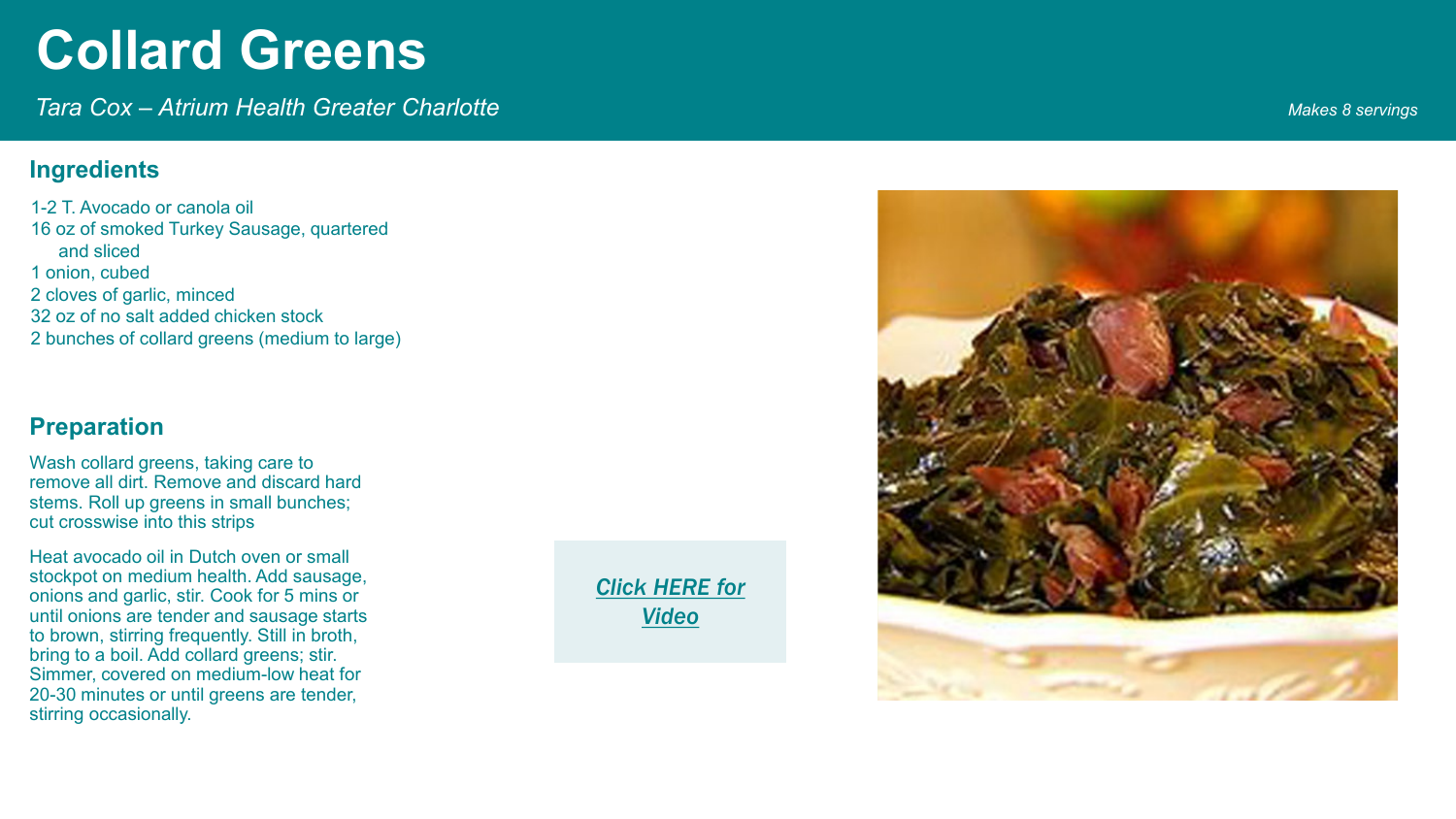### **Hoppin' John**

*Lisa Seneker – Atrium Health Navicent*



*[This Photo](https://www.flickr.com/photos/jeffreyww/38577770295/) by Unknown Author is licensed under [CC BY](https://creativecommons.org/licenses/by/3.0/)*

*This can be served with rice or, for a healthier option, Quinoa (see additional video).* 

1 Turn your pressure cooker to SAUTE. Add the olive oil and once heated, add the onions and bell peppers. Cook until softened and set aside.

> Place dried black-eyed peas, bacon, chicken broth, bay leaves, garlic, and salt in the pressure cooker pot and stir together.

2

Place lid on pressure cooker and lock in place. Turn pressure release valve to seal it. Set pressure cooker to cook on high for 20 minutes.

3 When cooking time has ended let it natural release for 15 minutes. Then vent the remaining steam before opening the pot.

> Stir in cooked onions and peppers and serve.



*[This Photo](https://www.wholelifechallenge.com/5-everyday-kitchen-essentials-for-the-amateur-chef/) by Unknown Author is licensed under [CC BY](https://creativecommons.org/licenses/by/3.0/)*



*[This Photo](https://aquisecocina.blogspot.com/2018/07/quinoa-como-se-cocina.html) by Unknown Author is licensed under [CC BY-NC](https://creativecommons.org/licenses/by-nc/3.0/)*

#### **Ingredients**

- 1 TBSP Olive oil
- 1 cup Onion small diced
- 1 Green pepper small diced
- 1 Red pepper small diced
- 1 pound Black eyed peas dried
- ½ pound Bacon uncooked and cut into

bit-sixed pieces

- 5.5 cups Chicken broth
- 2 Bay laves
- 2 cloves Garlic
- ½ tsp Salt
- 4 cups rice or quinoa

#### *[Click HERE for Part 1](https://web.microsoftstream.com/video/e803de14-4b17-4fc0-b749-0c1b9b369850)*

#### *[Click HERE for Part 2](https://web.microsoftstream.com/video/d0c1d781-fc88-4a7e-8ed4-1017484e4b48)*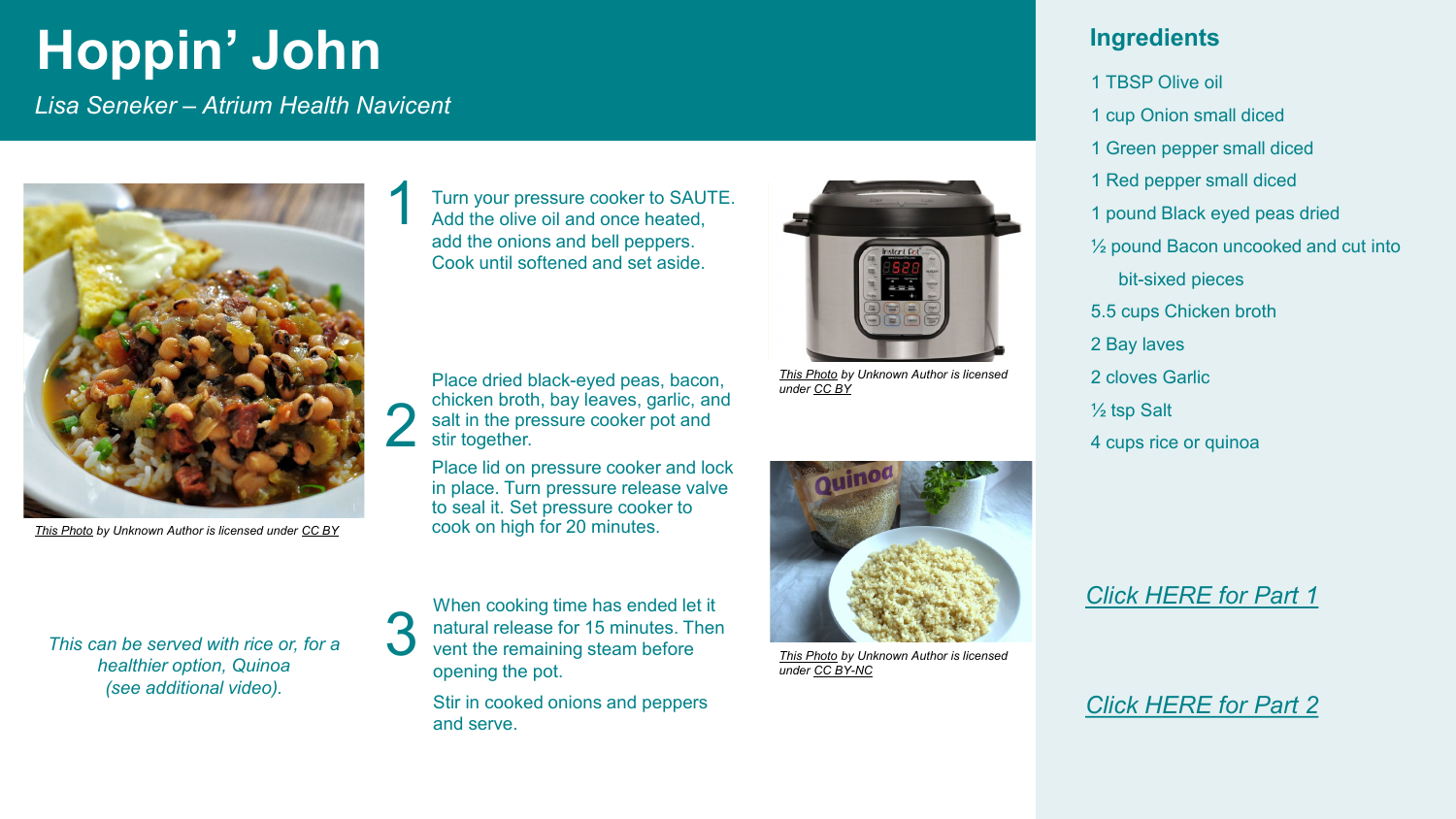### **Healthy Salmon Patties in the Air Fryer**

*Cindy Vice – Atrium Health Floyd* 

#### **Ingredients**

- 1 12oz can of salmon 1 cup cooked quinoa 1 egg, slightly beaten 1 Tbsp lemon juice 1 Tbsp of dill Following spices to taste:
	- Garlic salt, pepper, cumin, onion powder, creole seasoning

#### **Instructions**

Combine all ingredients until moist, refrigerate for 15-20 minutes.

Form into patties using ½ cup of mixture.

Place in air fryer, spray with olive oil.

Fry at 390 for 10-12 minutes.

Can also bake at 400 for 10-12 minutes or pan fry in avocado oil.